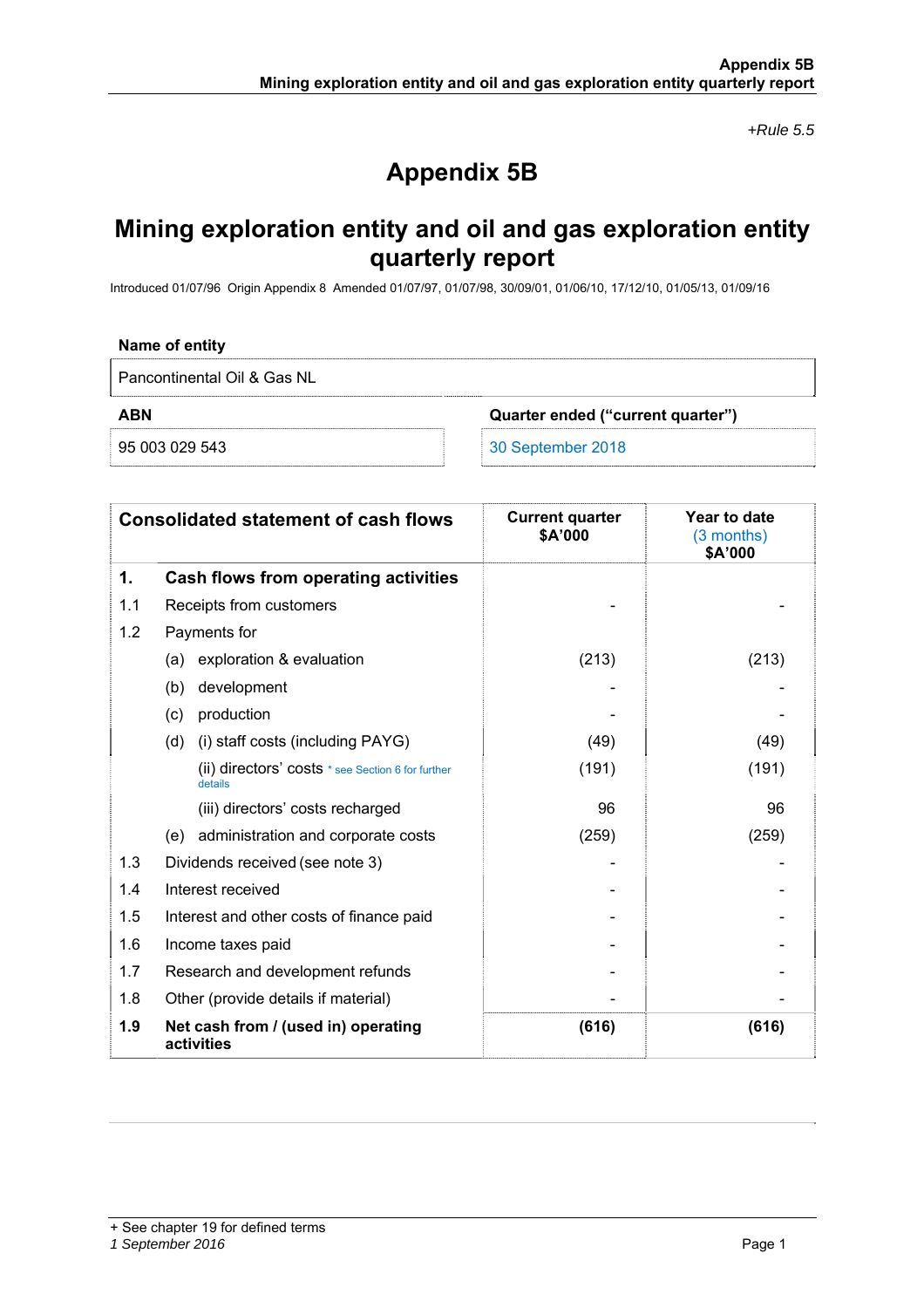|                                                                               |  |  | Appendix 5B |
|-------------------------------------------------------------------------------|--|--|-------------|
| Mining exploration entity and oil and gas exploration entity quarterly report |  |  |             |

| <b>Consolidated statement of cash flows</b> |                                                                                                   | <b>Current quarter</b><br>\$A'000 | Year to date<br>$(3$ months)<br>\$A'000 |
|---------------------------------------------|---------------------------------------------------------------------------------------------------|-----------------------------------|-----------------------------------------|
| 2.                                          | Cash flows from investing activities                                                              |                                   |                                         |
| 2.1                                         | Payments to acquire:                                                                              |                                   |                                         |
|                                             | property, plant and equipment<br>(a)                                                              |                                   |                                         |
|                                             | tenements (see item 10)<br>(b)                                                                    |                                   |                                         |
|                                             | investments<br>(c)                                                                                |                                   |                                         |
|                                             | (d)<br>other non-current assets                                                                   |                                   |                                         |
| 2.2                                         | Proceeds from the disposal of:                                                                    |                                   |                                         |
|                                             | property, plant and equipment<br>(a)                                                              |                                   |                                         |
|                                             | tenements (see item 10)<br>(b)                                                                    |                                   |                                         |
|                                             | investments<br>(c)                                                                                |                                   |                                         |
|                                             | (d)<br>other non-current assets                                                                   |                                   |                                         |
| 2.3                                         | Cash flows from loans to other entities                                                           |                                   |                                         |
| 2.4                                         | Dividends received (see note 3)                                                                   |                                   |                                         |
| 2.5                                         | Other (provide details if material)<br>Africa Energy Corp. investment into Pancontinental Namibia | 7,650                             | 7,650                                   |
|                                             | <b>Pty Ltd</b>                                                                                    |                                   |                                         |
| 2.6                                         | Net cash from / (used in) investing<br>activities                                                 | 7,650                             | 7,650                                   |

| 3.   | Cash flows from financing activities                                           |     |     |
|------|--------------------------------------------------------------------------------|-----|-----|
| 3.1  | Proceeds from issues of shares                                                 |     |     |
| 3.2  | Proceeds from issue of convertible notes                                       |     |     |
| 3.3  | Proceeds from exercise of share options                                        | 580 | 580 |
| 3.4  | Transaction costs related to issues of<br>shares, convertible notes or options |     |     |
| 3.5  | Proceeds from borrowings                                                       |     |     |
| 3.6  | Repayment of borrowings                                                        |     |     |
| 3.7  | Transaction costs related to loans and<br>borrowings                           |     |     |
| 3.8  | Dividends paid                                                                 |     |     |
| 3.9  | Other (provide details if material)                                            |     |     |
| 3.10 | Net cash from / (used in) financing<br>activities                              | 580 | 580 |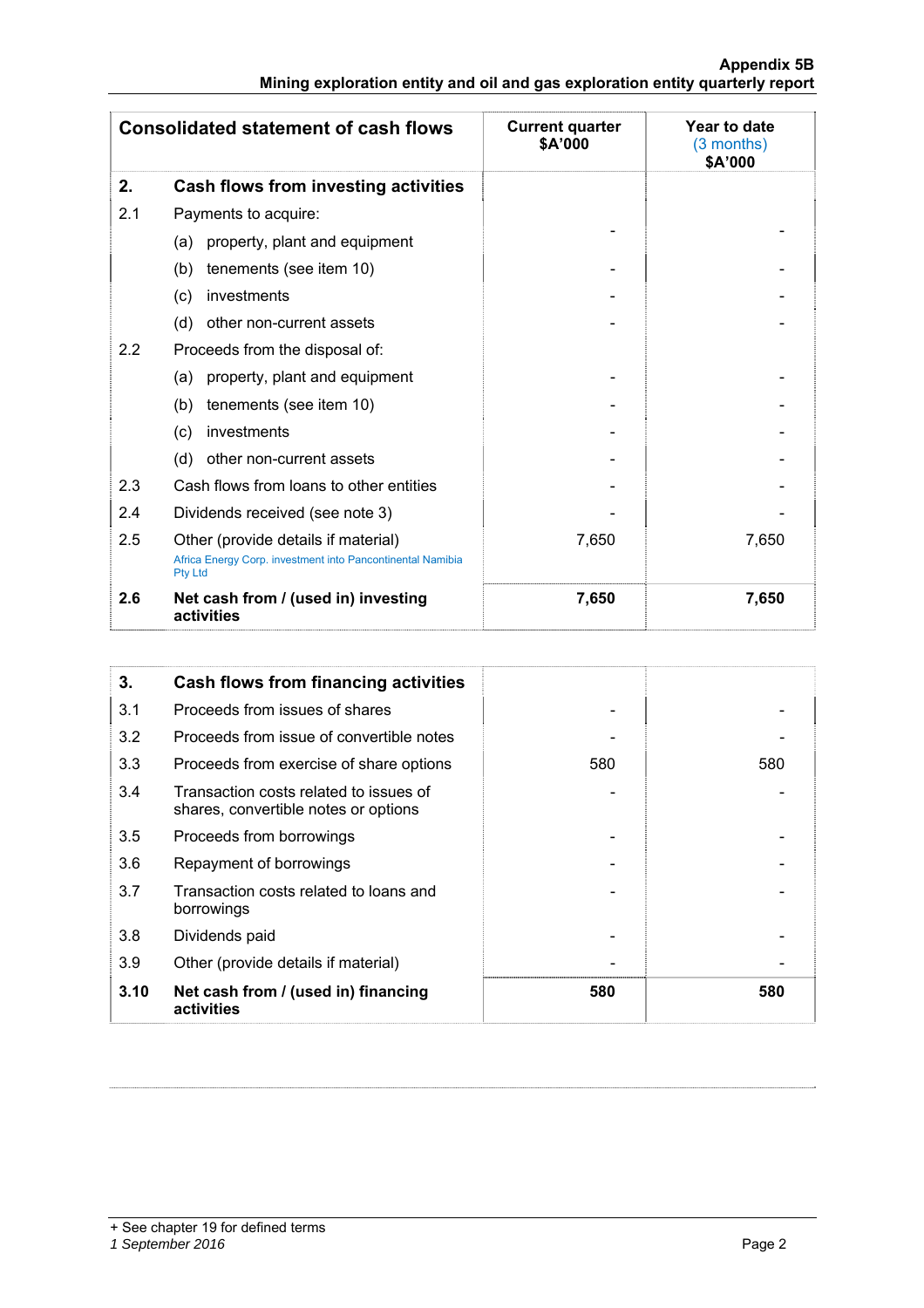| <b>Consolidated statement of cash flows</b> |                                                                          | <b>Current quarter</b><br>\$A'000 | Year to date<br>(3 months)<br>\$A'000 |
|---------------------------------------------|--------------------------------------------------------------------------|-----------------------------------|---------------------------------------|
| 4.                                          | Net increase / (decrease) in cash and<br>cash equivalents for the period |                                   |                                       |
| 4.1                                         | Cash and cash equivalents at beginning of<br>period                      | 776                               | 776                                   |
| 4.2                                         | Net cash from / (used in) operating<br>activities (item 1.9 above)       | (616)                             | (616)                                 |
| 4.3                                         | Net cash from / (used in) investing activities<br>item 2.6 above)        | 7,650                             | 7,650                                 |
| 4.4                                         | Net cash from / (used in) financing activities<br>(item 3.10 above)      | 580                               | 580                                   |
| 4.5                                         | Effect of movement in exchange rates on<br>cash held                     | (30)                              | (30)                                  |
| 4.6                                         | Cash and cash equivalents at end of period                               |                                   |                                       |
|                                             |                                                                          | 8,360                             | 8,360                                 |

| 5.  | Reconciliation of cash and cash<br>equivalents<br>at the end of the quarter (as shown in the<br>consolidated statement of cash flows) to the<br>related items in the accounts | <b>Current quarter</b><br>\$A'000 | <b>Previous quarter</b><br>\$A'000 |
|-----|-------------------------------------------------------------------------------------------------------------------------------------------------------------------------------|-----------------------------------|------------------------------------|
| 5.1 | <b>Bank balances</b>                                                                                                                                                          | 8.310                             | 726                                |
| 5.2 | Call deposits                                                                                                                                                                 |                                   |                                    |
| 5.3 | <b>Bank overdrafts</b>                                                                                                                                                        |                                   |                                    |
| 5.4 | Other (security deposits)                                                                                                                                                     | 50                                | 50                                 |
| 5.5 | Cash and cash equivalents at end of<br>quarter (should equal item 4.6 above)                                                                                                  | 8.360                             | 776                                |

| 6.  | Payments to directors of the entity and their associates                                                    | <b>Current quarter</b><br>\$A'000 |
|-----|-------------------------------------------------------------------------------------------------------------|-----------------------------------|
| 6.1 | Aggregate amount of payments to these parties included in item 1.2                                          | 191                               |
| 6.2 | Aggregate amount of cash flow from loans to these parties included<br>in item $2.3$                         |                                   |
| 6.3 | Include below any explanation necessary to understand the transactions included in<br>items $6.1$ and $6.2$ |                                   |

The Company utilised the services of NED directors Rushworth and Malaxos as necessary during the quarter.

| <b>Current quarter</b><br>\$A'000 |     |
|-----------------------------------|-----|
|                                   | 191 |
|                                   |     |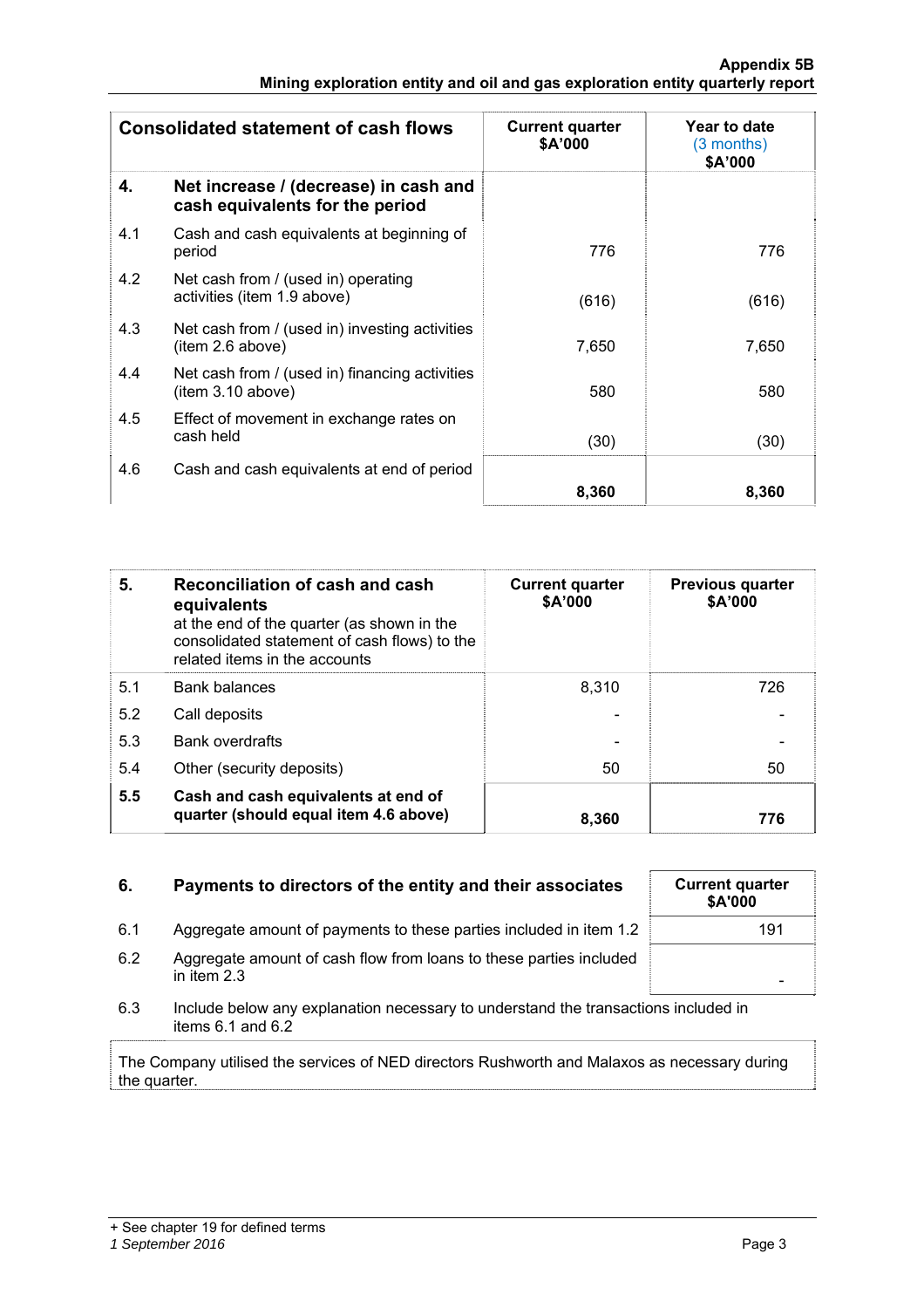|     | Payments to related entities of the entity and their<br>associates                  | <b>Current quarter</b><br><b>\$A'000</b> |
|-----|-------------------------------------------------------------------------------------|------------------------------------------|
| 7.1 | Aggregate amount of payments to these parties included in item 1.2                  |                                          |
| 7.2 | Aggregate amount of cash flow from loans to these parties included<br>in item $2.3$ |                                          |
| 72  | loclude below any explanation persecant to understand the transactions included in  |                                          |

- 7.3 Include below any explanation necessary to understand the transactions included in items 7.1 and 7.2
- **8. Financing facilities available** *Add notes as necessary for an understanding of the position*
- 8.1 Loan facilities
- 8.2 Credit standby arrangements
- 8.3 Other (please specify) Convertible Notes

| <b>Total facility amount</b><br>at quarter end<br>\$A'000 | Amount drawn at<br>quarter end<br>\$A'000 |
|-----------------------------------------------------------|-------------------------------------------|
|                                                           |                                           |
| 1,600                                                     | 1,600                                     |

8.4 Include below a description of each facility above, including the lender, interest rate and whether it is secured or unsecured. If any additional facilities have been entered into or are proposed to be entered into after quarter end, include details of those facilities as well.

Pancontinental raised A\$1.6 million via an issue of unlisted, unsecured convertible notes to sophisticated investors. The issue has a conversion price of A\$0.008 per share which represents a 33% premium to the 30-day VWAP (volume weighted average price) of A\$0.006, an interest rate of 10% and a maturity date 12 months from the date of issue, 27 March 2018.

| 9.  | <b>Estimated cash outflows for next quarter</b> | \$A'000 |  |
|-----|-------------------------------------------------|---------|--|
| 9.1 | Exploration and evaluation                      | 3,431   |  |
| 9.2 | Development                                     |         |  |
| 9.3 | Production                                      |         |  |
| 9.4 | Staff costs (including PAYG)                    | 25      |  |
|     | Directors *refer to explanation Note 6.         | 260     |  |
| 9.5 | Administration and corporate costs              | 229     |  |
| 9.6 | Other (provide details if material)             |         |  |
| 9.7 | <b>Total estimated cash outflows</b>            | 3.945   |  |